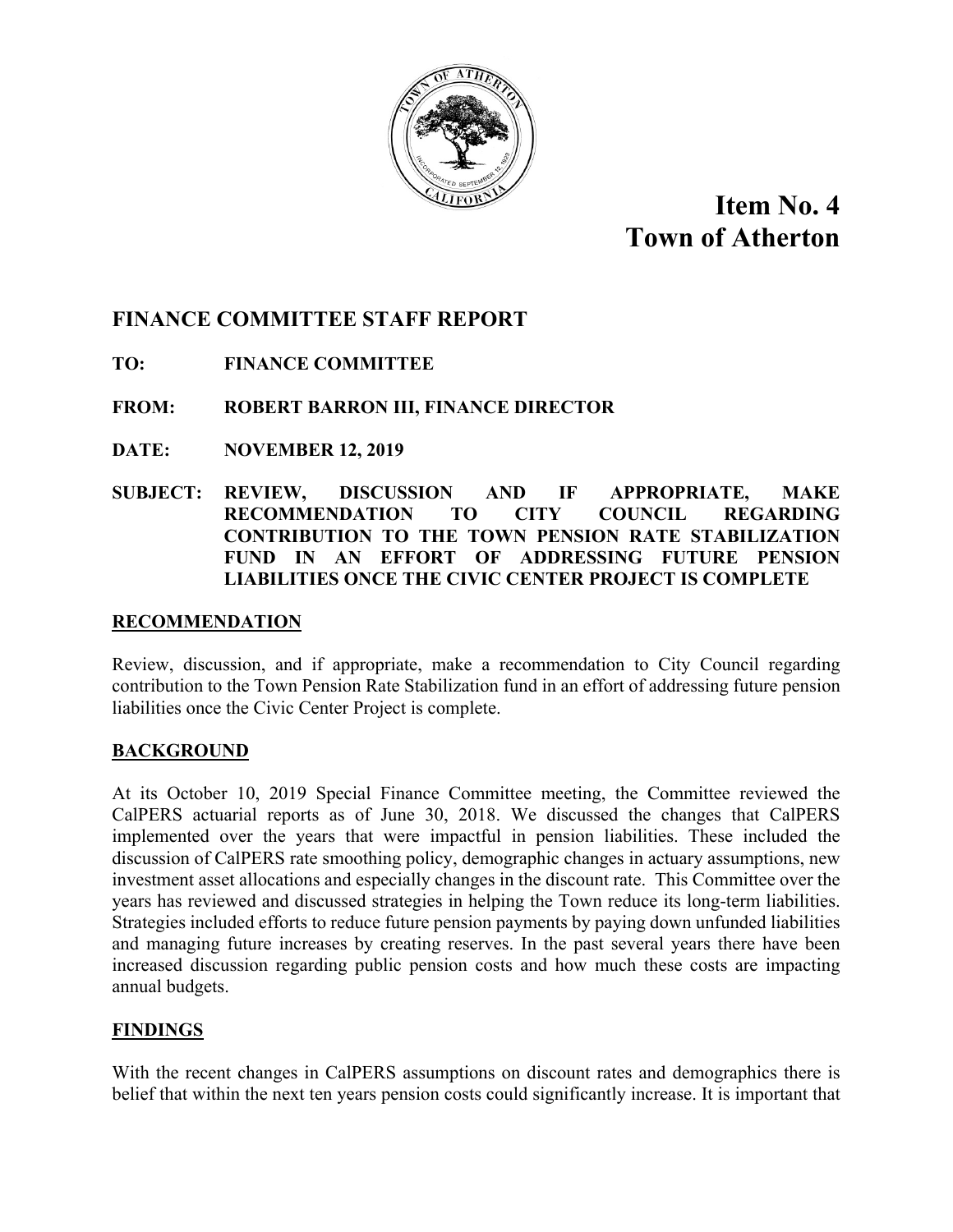#### **Review, Discuss, and if appropriate make recommendation to City Council to contribute to Pension Rate Stabilization Fund November 12, 2019 Page 2 of 2**

we continue to analyze pension liabilities and ensure we are prepared to mitigate any increases in future pension costs. In review of the actuarial reports as of June 30, 2018, it was illustrated that the Town's unfunded pension liability increased. The market Value of Assets (MVA) for Miscellaneous Employees is \$14,011,196 and an unfunded liability of\$5,107,391. For Public Safety Employees the MVA is \$30,918,059 with an unfunded liability of \$13,037,296. This calculates to a total unfunded liability of \$18,144,687. This is a total increase of \$2,432,945 from previous year valuation reports. It was presented during the meeting that the \$18 Million unfunded liability was significant. Discussion ensued that currently Town funds were being allocated to the construction of the new Civic Center.

It was recommended within the Finance Committee that a recommendation be sent to the City Council that once the Civic Center project was completed, funding towards paying down unfunded pensions liabilities would be implemented. It was conferred that it makes sense once the Civic Center is completed. The Committee supported and recommended that a formal statement be made to the Council for contributions toward pension liabilities via Pension Rate Stabilization Trust (PARS Trust). The Committee does not support putting any money aside currently into the PRST. *Attached for review is a statement for consideration as a formal recommendation to the Council. The Committee can review, discuss and recommend any changes to the statement. Town staff will then present this as a formal recommendation to the Council.*

One suggested recommendation is to direct a portion of ERAF funds toward pension obligations. The City Council in previous years developed a policy to direct ERAF funds over time toward pension obligations or capital project needs consistent with other budget priorities. It is not the current philosophy to contribute to CalPERS any more funds than our required normal cost and unfunded liability requires.

Once the Town Center is complete, paying down long-term pension liabilities will be a suitable goal in a similar manner as the Town contributed in previous years to its OPEB liabilities.

## **FISCAL IMPACT**

None

## **PUBLIC NOTICE**

Public notification was achieved by posting the agenda, with this agenda item being listed, at least 72 hours prior to the meeting in print and electronically. Information about the project is also disseminated via the Town's electronic News Flash and Atherton Online. There are approximately 1,200 subscribers to the Town's electronic News Flash publications. Subscribers include residents as well as stakeholders – to include, but be not limited to, media outlets, school districts, Menlo Park Fire District, service provides (water, power, and sewer), and regional elected officials.

## **ATTACHMENTS**

Statement recommendation on Pension Liability funding to City Council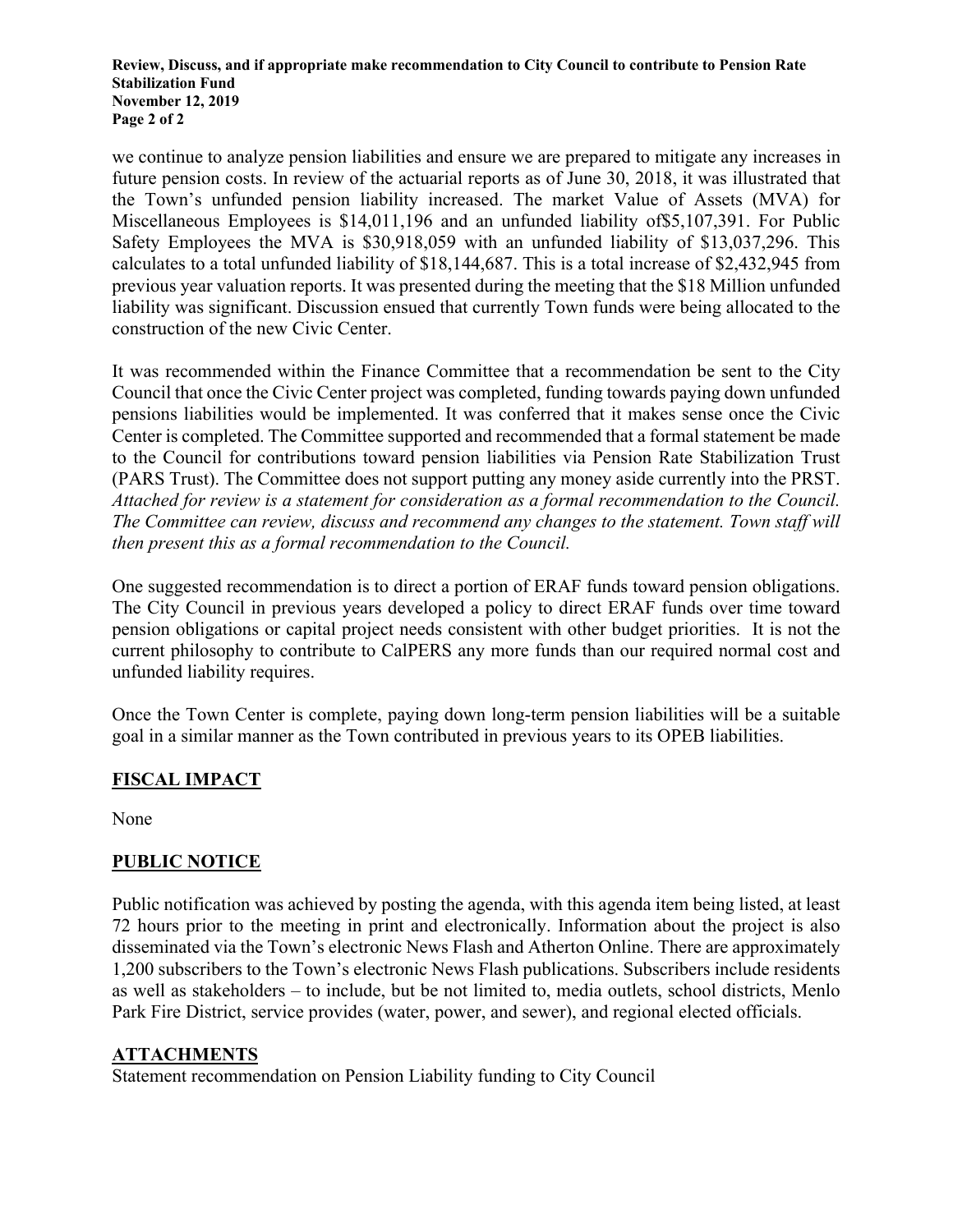Draft Memo from Chair Polito RE: Communication from Finance Committee to City Council Town Pension Liabilities

The Finance Committee has reviewed the most recent CalPERS Actuarial Valuation Reports for the Town's Pension Plans as of June 30, 2018. Excluding the PEPRA accounts, which are small and near full funding, the reports show the market value of Plan assets to be \$44,929,255 against accrued liabilities of \$63,073,942. The Town is 71% funded, leaving an unfunded accrued liability of \$18,144,687, an amount that is troubling to say the least. To better understand how this significant liability developed, we assumed historical data would be helpful.

The Town, with most other local government entities, merged our Plan assets into CalPERS in 2005. As a requirement to do so, a "Side Fund" obligation was created which, when fully paid, was supposed to eliminate the Town's UAL through the 2005 FY. The Town made payments in the 2012 and 2013 fiscal years totaling \$1,871,971 to satisfy our Side Fund obligation. Therefore, in theory, the Town was fully funded as of FYE 05.

In addition to the Side Fund payments above, the town each year makes the Annual Required Contribution as determined by CalPERS. This is the amount necessary to fund the pension obligations which are realized in each fiscal year. By making those payments, in theory, the pension obligations for those years should be fully funded. The Town made ARC payments in FY11-12 through FY 17-18 totaling \$5,769,228.

Finally, in FY15-16, CalPERS began requiring an annual payment intended to eliminate any Unfunded Liability over a thirty-year period. The Town made payments for FY15-16 through FY17-18 totaling \$1,629,624. These payment requirements have increased dramatically each year, starting at \$442,229 in FY15-16, and reaching \$838,215 in FY18-19. Even more concerning, CalPERS plans to reduce the amortization period to 20 years, possibly adding to the size of our future required payments!

According to CalPERS, at the end of FY2011 the Town's pension obligations totaled \$43,045,603, and we were 76% funded with the market value of plan assets totaling \$32,666,262. Our UAL stood at \$10,379,341. In the ensuing seven years (through FY17-18), despite the Town making contributions to the Plan totaling \$9,270,823, CalPERS now claims our total obligations have increased 50% and our UAL has nearly doubled to over \$18 million!

We realize the actuarial calculations involved here are very complex, involving many everchanging factors, but how can payments of \$9M on a \$10M debt result in \$18M of debt?? Assuming the Side Fund calculations were proper, and that the Town fully funded each year's ARC, then the problem must lie with CalPERS. Some combination of actuarial errors, bad management decisions and investment shortfalls have created a never-ending funding requirement that defies imagination and is completely out of the Town's control.

The pension payments made to CalPERS by the Town in FY18-19 totaled \$1,439,309. In FY19- 20, the required payments will again be a big number. While the Committee recommends continuing (for now) to make both the ARC and UAL payments, we strongly advise against any